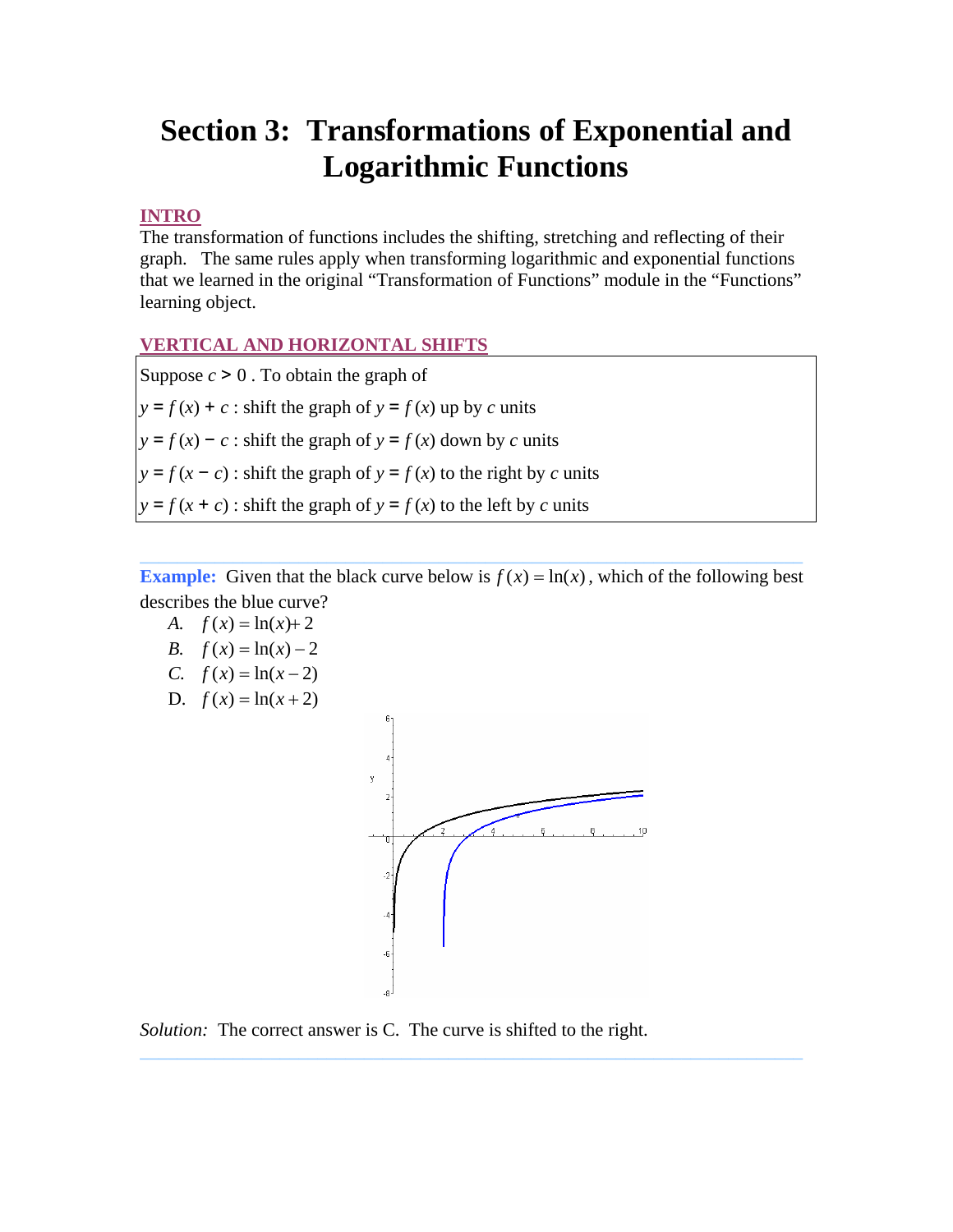### **VERTICAL AND HORIZONTAL STRETCHES/COMPRESSIONS**

Suppose *c* > 1. To obtain the graph of

 $y = cf(x)$ : stretch the graph of  $y = f(x)$  vertically by a factor of *c*  $\frac{1}{f(x)}$ *c*  $y = -f(x)$ : compress the graph of  $y = f(x)$  vertically by a factor of *c*  $y = f(cx)$ : compress the graph of  $y = f(x)$  horizontally by a factor of *c*  $\overline{a}$ ⎠  $\left(\frac{x}{x}\right)$  $y = f\left(\frac{x}{c}\right)$ : stretch the graph of  $y = f(x)$  horizontally by a factor of *c* 

**Example:** Given that black represents the curve  $f(x) = e^x$ , match the blue and green curves with their respective algebraic representations.

A.  $f(x) = e^{5x}$ B.  $f(x) = e^5$ *x*  $f(x) = e$ 

*Solution:* The blue curve matches function A. It is compressed horizontally by a factor of 5. The green curve matches function B. It is stretched horizontally by a factor of 5.

**\_\_\_\_\_\_\_\_\_\_\_\_\_\_\_\_\_\_\_\_\_\_\_\_\_\_\_\_\_\_\_\_\_\_\_\_\_\_\_\_\_\_\_\_\_\_\_\_\_\_\_\_\_\_\_\_\_\_\_\_\_\_\_\_\_\_\_\_\_\_\_**